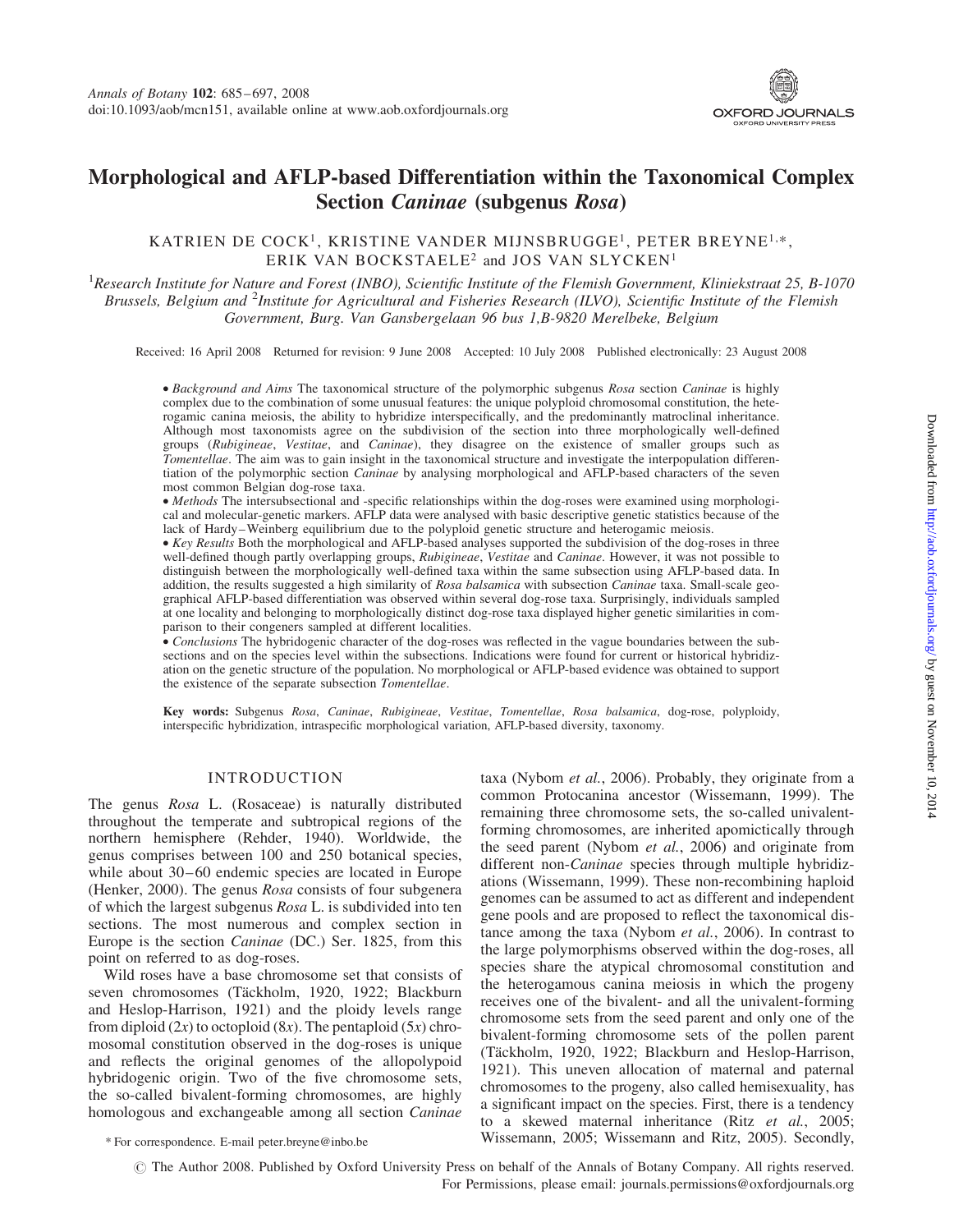genetic recombination is restricted to the highly homologous bivalent-forming chromosomes (Nybom et al., 2004). In addition, dog-roses have the ability to hybridize among sections and subsections, to produce both sterile and fertile hybrids, and to reproduce through sexual and asexual strategies. These features all lead to a hybridogenic and highly polymorphic species-complex in which spontaneous hybrids are disguised and well-defined species groups are delimited (Ritz and Wissemann, 2003; Wissemann and Hellwig,

1997). The apparent morphological similarities allow the taxa to be merged into fewer but more diverse species-groups according to the preferences of the taxonomists. Nilsson (1999) divided the dog-rose species into three groups (Rosa rubiginosa, Rosa villosa and Rosa canina). Graham and Primavesi (1993) described four subsections (Rubiginosae, Villosae, Caninae and Stylosae), and both Henker (2000) and Wissemann (2003) agreed on six subsections (Rubigineae, Vestitae, Tomentellae, Caninae, Rubrifoliae and Trachyphyllae). Previous morphometrical and moleculargenetic (RAPD, STMS) research on wild dog-rose parents and their interspecific progeny (Nybom et al., 1996, 1997, 2006; Werlemark et al., 1999; Olsson et al., 2000; Werlemark and Nybom, 2001; Nybom et al., 2004) supported the subdivision of the analysed dog-rose species as was proposed by Nilsson (1999), and Graham and Primavesi (1993) excluding the Stylosae. Unless mentioned otherwise, the groups or subsections within the dog-roses are referred to using the nomenclature of Henker (2000).

A few distinct morphological characters delimit the three major groups within the section Caninae (Table 1). The first subsection Rubigineae is characterized by numerous, sticky glands on the leaflets spreading a typical strong scent of apples or vines. The taxa of the second subsection Vestitae display tomentose leaflets, and carry persistent stipitate glands on hips and pedicels spreading a turpentine odour. The taxa of the third group show a variation in pubescence and presence of odourless glands on the leaflets. According to Graham and Primavesi (1993) and Nilsson (1999), these taxa belong to the subsection Caninae, whereas both Henker (2000) and Wissemann (2003) split this group into two subsections: Caninae and Tomentellae. According to these latter authors, Rosa balsamica belongs to the subsection Tomentellae (Table 2).

The present study reports on the morphological and AFLP-based variation within and among dog-rose populations in Belgium. We assessed (a) the differentiation of the dog-rose species in Belgium and correlate it to their taxonomical subdivision, and  $(b)$  the within- and betweenpopulation diversity in several Belgian dog-rose taxa.

## MATERIALS AND METHODS

# Sampling wild rose shrubs

In total, 723 wild rose shrubs, belonging to seven dog-rose species – R. canina, Rosa corymbifera, R. balsamica, R. rubiginosa, Rosa agrestis, Rosa micrantha and Rosa tomentosa (Table 2) – were sampled in Belgium (Fig. 1). The shrubs were identified and classified according to the taxonomy of Henker (2000). Leaves were dried according

|        |                                       |                 |                                         |                                                           | Rubigineae                                               | Vestitae                                                               | Tomentellae*                                                                  |                                       | Caninae                                                    |
|--------|---------------------------------------|-----------------|-----------------------------------------|-----------------------------------------------------------|----------------------------------------------------------|------------------------------------------------------------------------|-------------------------------------------------------------------------------|---------------------------------------|------------------------------------------------------------|
|        |                                       |                 |                                         | Leaflets glabrous or pilose, glandular                    |                                                          | Leaflets tomentose and<br>glandular                                    | Glandular leaflets                                                            | Eglandular or glandular leaflets      |                                                            |
|        | Type <sup>#</sup> Receptacle Diameter | orifice         | persistence of<br>Position,             | wedge-shaped base;<br>Odour of apples<br>Leaflets slender | well-rounded base;<br>Odour of apples<br>Leaflets broad, | smelling like turpentine<br>Odour of turpentine<br>Pedicel with glands | Leaflets pubescent<br>Odourless                                               | Leaflets glabrous<br>Odourless        | Leaflets pubescent<br>Odourless                            |
|        | Bouquet                               | $1 \text{ mm}$  | deciduous after<br>Reflexed,<br>sepals  | R. agrestis Savi<br>pedicel mostly<br>eglandular          | R. micrantha Borrer<br>Pedicel glandular<br>ex Sm.       | R. tomentosa Sm.                                                       | R. balsamica<br>Besser <sup>1</sup>                                           | R. canina L.                          | R. corymbifera<br>Borkh.                                   |
| e<br>S | $±$ Head                              | $\pm 1$ mm      | Patent, partly<br>deciduous<br>anthesis | R. inodora Fries                                          | R. henkeri-schulzei                                      | R. pseudoscabriuscula<br>(R. Keller) Henker et                         | subsections Caninae<br>Hybrids with the                                       | R. subcanina (H.<br>Christ) R. Keller | R. subcollina (H.<br>Christ) R. Keller<br>R. stylosa Desv. |
|        | Head                                  | $>1 \text{ mm}$ | persistent after<br>anthesis<br>Erect,  | R. elliptica Tausch                                       | R. rubiginosa L.                                         | R. sherardii Davies<br>G. Schulze                                      | subsections Caninae<br>Hybrids with the<br>and Rubigineae*<br>and Rubigineae* | R. dumalis<br><b>Bechstein</b>        | R. caesia Sm.                                              |

Adaptations according to Henker (2000), and Henker and Schulze (1993).<br>Synonym of R. *tomentella* according to Kurtto *et al.* (2004). \* Adaptations according to Henker (2000), and Henker and Schulze (1993).

 $\mathbf{I}$ 

†

 Synonym of R. tomentella according to Kurtto et al. (2004). ‡ L, canina type; D, dumalis type (Nilsson, 1999). L, canina type; D, dumalis type (Nilsson, 1999)

Downloaded from <http://aob.oxfordjournals.org/> Dy guest on November 10, 2014

Downloaded from http://aob.oxfordjournals.org/ by guest on November 10, 2014

 $\mathbf{I}$  $\overline{1}$ 

TABLE 1. The section Caninae species classified according to the L/D system of Reichert (1998)

The section Caninae species classified according

 $\overline{a}$ 

 $TABLE$ 

to the L/D system of Reichert (1998)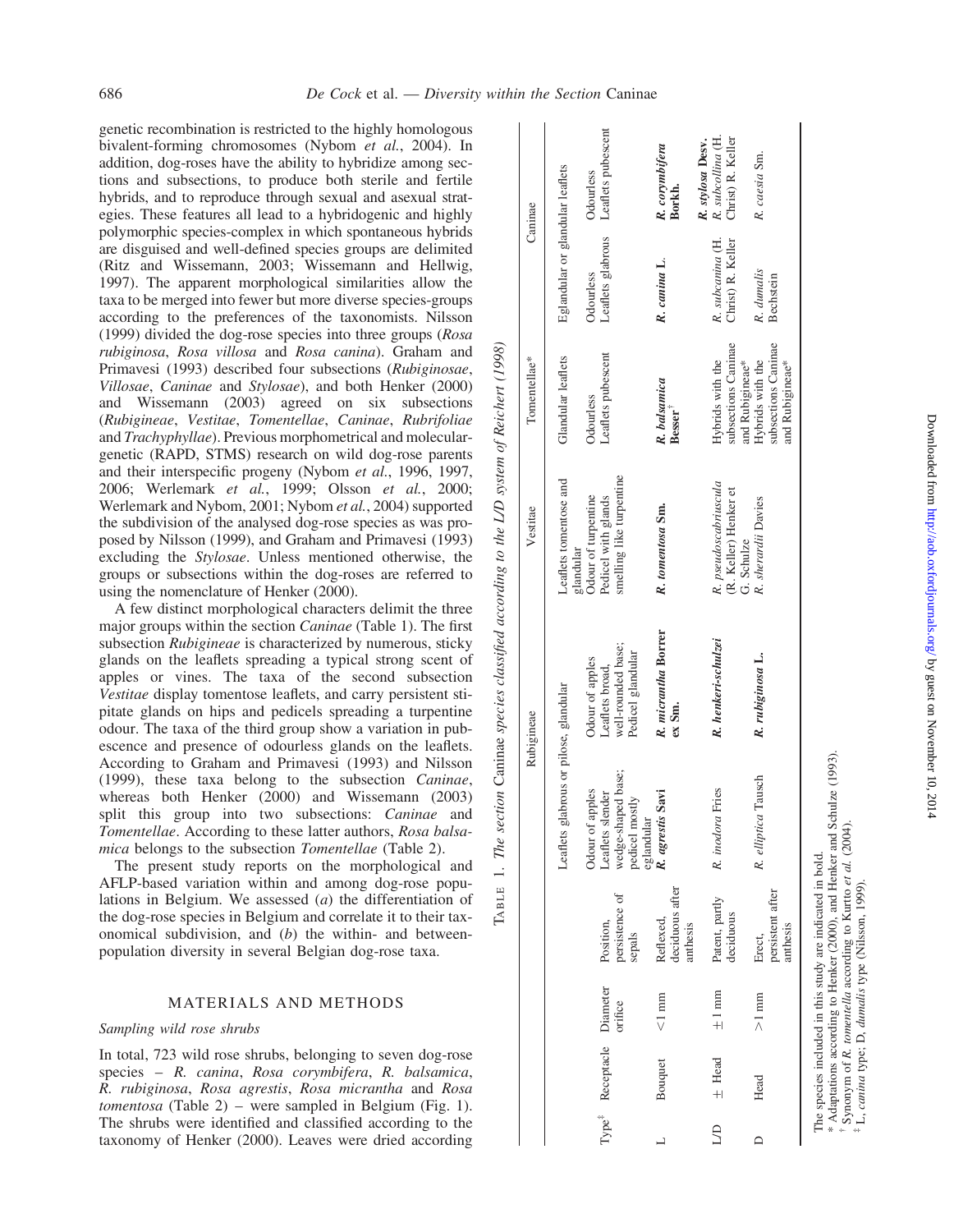TABLE 2. The taxonomical hierarchy of the section Caninae and the position of the most representative species according to Henker (2000) and Wissemann (2003) (= H&W), Graham and Primavesi (1993) (= G&P) and Nilsson (1999) (= Nilsson group)

| H&W subsection | G&P subsection | Nilsson group | <b>Species</b>                                                                              | #L | #H | #AFLP |
|----------------|----------------|---------------|---------------------------------------------------------------------------------------------|----|----|-------|
| Rubrifoliae    | n/a            | Rubrifoliae   | R. glauca Pourret (syn. R. rubrifolia <sup><math>\bar{\ }</math></sup> )                    |    |    |       |
| Rubigineae     | Rubiginosae    | R. rubiginosa | R. rubiginosa                                                                               | 49 | 32 | 114   |
|                |                |               | R. micrantha                                                                                | 16 | 8  | 38    |
|                |                |               | R. agrestis                                                                                 | 14 | 13 | 65    |
| Vestitae       | Villosae       | R. villosa    | R. tomentosa                                                                                | 25 | 22 | 103   |
|                |                |               | R. pseudoscabriuscula                                                                       |    |    |       |
| Tomentellae    | Caninae        | R. canina     | R. balsamica (syn: R. tomentella Léman <sup>‡</sup> , R. obtusifolia Desv. <sup>*,†</sup> ) | 31 | 31 | 68    |
| Caninae        | Caninae        | R. canina     | R. canina                                                                                   | 82 | 68 | 233   |
| Caninae        | Caninae        | n/a           | R. corymbifera                                                                              | 55 | 55 | 102   |

For the species analysed, the number of individuals for leaflet (#L) and hip (#H) characters and number of individuals for AFLP analysis (#AFLP) is indicated.

n/a, Not mentioned by the author(s).

\*, † , ‡ , Synonyms used by Graham and Primavesi, Nilsson, and Henker and Wissemann, respectively.



FIG. 1. Sampling localities of wild rose shrubs in Belgium. With regions of provenance indicated in italics: WVH, West-Vlaams Heuvelland; WKU, Westkust; OKU, Oostkust; VZS, Vlaamse Zandstreek; VAR, Vlaamse Ardennen; KEM, Kempen; BDO, Brabants District Oost; MV, Maasvallei; VIR, Viroin; and the localities: ZW, Het Zwin; DE, Deinze; HE, Heers; HO, Hochter Bampd. Populations referred to in this paper are indicated with larger dots.

to the standard herbarium protocols and hips were stored in ethanol (96 %). For the AFLP-based analyses, young and fresh leaflets were frozen in liquid nitrogen, lyophilized, and stored at  $-18$  °C until DNA extraction.

#### Morphological analysis

In a previous study, 17 diagnostic characters were determined with principal component analyses (PCA; De Cock et al., 2007; De Cock, 2008). The morphometric data, e.g. length and width of leaflets and hips, were explored in box and whisker plots, and the descriptive characters, such as frequency of glands on the leaflets' upper side, on hips or pedicels, were visualized in histograms. Additional principal components and canonical discriminating analyses were performed on these 17 factors in order to select the independent characters. All analyses were performed using S-Plus 6.2 Professional (Insightful Corporation). The detailed procedure is described in De Cock et al. (2007).

### AFLP analysis

Three hundred nanograms of DNA were produced from 25 mg dried leaf material following the instructions of the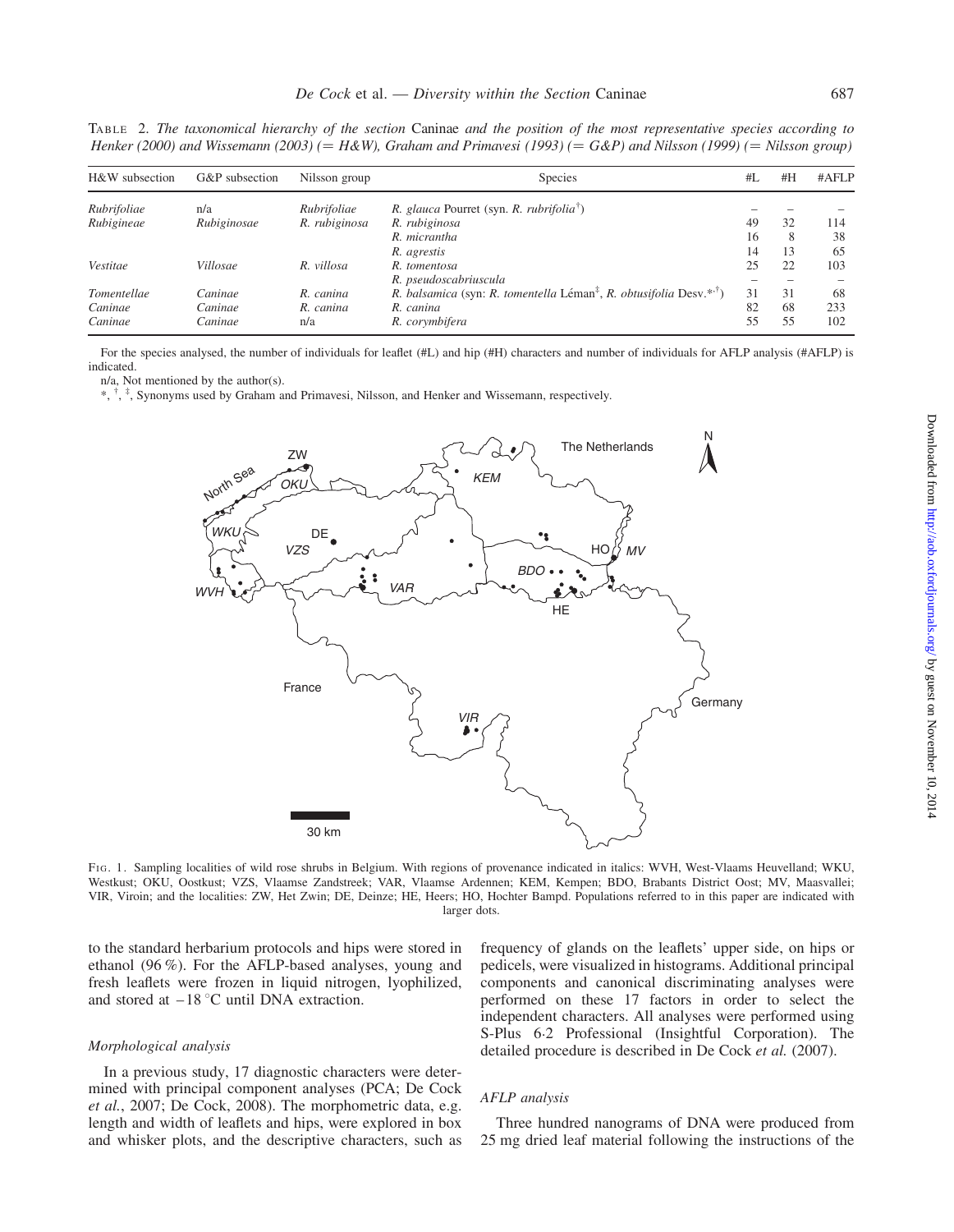Qiagen DNeasy Plant Mini Kit (Westburg, The Netherlands). The AFLP procedure was performed according to Vos et al. (1995). The restriction –ligation reaction was performed in one step. The amplification of the fragments was performed in two steps using the primer combinations  $EcoRI-AG/$ MseI–CAT, EcoRI –AAG/MseI –CAG and EcoRI –ATC/ MseI–CTA. The amplified fragments were separated on the Global Edition IR2 system of LI-COR (LI-COR) and visualized in automatically generated TIFF-files. Fragments were automatically scored using SAGA-MX version 3.0 (LI-COR). Additional manual controls and corrections were performed. In total, 150 fragments with a size range of 75 –652 bp were evaluated and transformed into a binary matrix ( presence, 1; absence, 0) that was used as an input file for several statistical programs.

#### AFLP-based data analysis

Distance matrices were computed with the Jaccard similarity coefficient, and visualized in biplots of principal co-ordinate analyses (PCO) using Splus 6.2 Professional. TREECON version 1.3b (Van de Peer and De Wachter, 1994) calculated pair-wise genetic distances by the simple matching algorithm (100 bootstraps). The dendrograms were drawn with UPGMA (unweighted pair group method with arithmetic mean) cluster analyses, repeated  $\times 100$ . The most probable number of gene pools was estimated and individuals were assigned to the inferred populations using the Bayesian approach (Structure; Pritchard et al., 2000), with the adaptations suggested by Evanno et al. (2005). RAPDDIV (Whitkus et al., 1998) determined the partitioning of the diversity within and among different populations of R. canina and R. corymbifera. The diversity was calculated with the Shannon–Weaver diversity index using the Brillouin formula to eliminate the bias of finite sample sizes. This approach is based on band phenotypes, and does not rely on the Hardy –Weinberg assumptions. Only one of the representative congruent results is shown.

## RESULTS

#### Morphological evaluation

Selection of independent diagnostic characters. The 17 morphometric and descriptive diagnostic characters explained at least 50 % of the variation in the three principal components. Nine independent characters were identified based on the loadings of the PCA (Table 3): the number of glands on the leaflet margin and pedicel, the length of the leaflet and pedicel, the serration of the leaflet margin, the pubescence on the upper and lower side of the leaflet, and the diameters of disc and orifice. They were analysed separately in box and whisker plots (Fig. 2) or histograms (Fig. 3) in order to assess inter- and intraspecific variation within the dog-roses. The impact of these characters on the hierarchical structure within the dog-roses was visualized in a PCA biplot (Table 3 and Fig. 4).

Interspecific morphometrical variation. Based on the measured characters, several interspecific tendencies were observed (Fig. 2). The leaflet dimensions of  $R$ . tomentosa

TABLE 3. Loadings of the nine independent diagnostic morphometric and descriptive characters

| Diagnostic characters                          |                                                                     | Loadings |          |          |  |  |
|------------------------------------------------|---------------------------------------------------------------------|----------|----------|----------|--|--|
| Independent                                    | Correlated with                                                     | Comp. 1  | Comp. 2  | Comp. 3  |  |  |
| Density of glands<br>on leaflet margin<br>(MG) | Density of glands<br>on rachis (RG)                                 | 0.445    | $-0.162$ | $-0.180$ |  |  |
| Pedicel length<br>(PL)                         |                                                                     |          | 0.660    | $-0.317$ |  |  |
| Serration of leaflet<br>margin (MS)            | Density of glands<br>on leaflet lower<br>side (LlG)                 | 0.387    | $-0.280$ | $-0.349$ |  |  |
| No. of glands on<br>pedicel (PG)               | No. of glands on<br>hip (HG)<br>Shape of hip (HS)                   | 0.346    | 0.250    | 0.117    |  |  |
| Pubescence leaflet<br>upper side (LuP)         |                                                                     | 0.410    | 0.230    |          |  |  |
| Pubescence leaflet<br>lower side (LIP)         |                                                                     | 0.319    | 0.438    | 0.188    |  |  |
| Diameter of disc<br>(D)                        | Hip length (HL)                                                     | $-0.330$ | 0.254    | 0.411    |  |  |
| Leaflet length<br>(LL)                         | Leaflet base (LB)<br>Leaflet width<br>(LW)<br>Rachis length<br>(RL) | $-0.285$ | 0.273    | $-0.257$ |  |  |
| Diameter of<br>orifice $(O)$                   |                                                                     | 0.258    | $-0.116$ | 0.676    |  |  |

The correlated characters are indicated, and the components in which each character explains the majority of the variation are marked in bold. Abbreviations used in Fig. 4 are indicated.

were highly variable in comparison to the other taxa examined. The taxa R. rubiginosa and R. micrantha were characterized by smaller and shorter leaflets, whereas the leaflets of R. canina, R. corymbifera and R. balsamica were clearly wider and longer. Rosa agrestis was characterized by intermediate leaflet dimensions. Concerning the hip characters, the diameter of the orifice did not display consistent differentiations among the taxa analysed except for R. rubiginosa where it was much larger. The diameter of the disc divided the taxa into two overlapping groups. Rosa canina, R. corymbifera and R. balsamica were the taxa with a larger disc, and R. agrestis, R. rubiginosa, R. micrantha and R. tomentosa displayed smaller disc diameters. The pedicels of R. tomentosa were longer compared with the other taxa.

Variation within descriptive characters. The pubescence and presence of the glands on the leaflets, hips and pedicels were highly variable within the dog-roses and formed the basis of the subdivision in subsections (Fig. 3). The leaflets of the subsection Rubigineae were densely glandular and mostly pubescent. Rosa tomentosa (subsection Vestitae) was characterized by densely pubescent and tomentose leaflets, and displayed persistent glandular hips and pedicels. Rosa canina, R. corymbifera (both subsection Caninae) and R. balsamica (subsection Tomentellae) all showed mainly eglandular pedicels and hips. Rosa corymbifera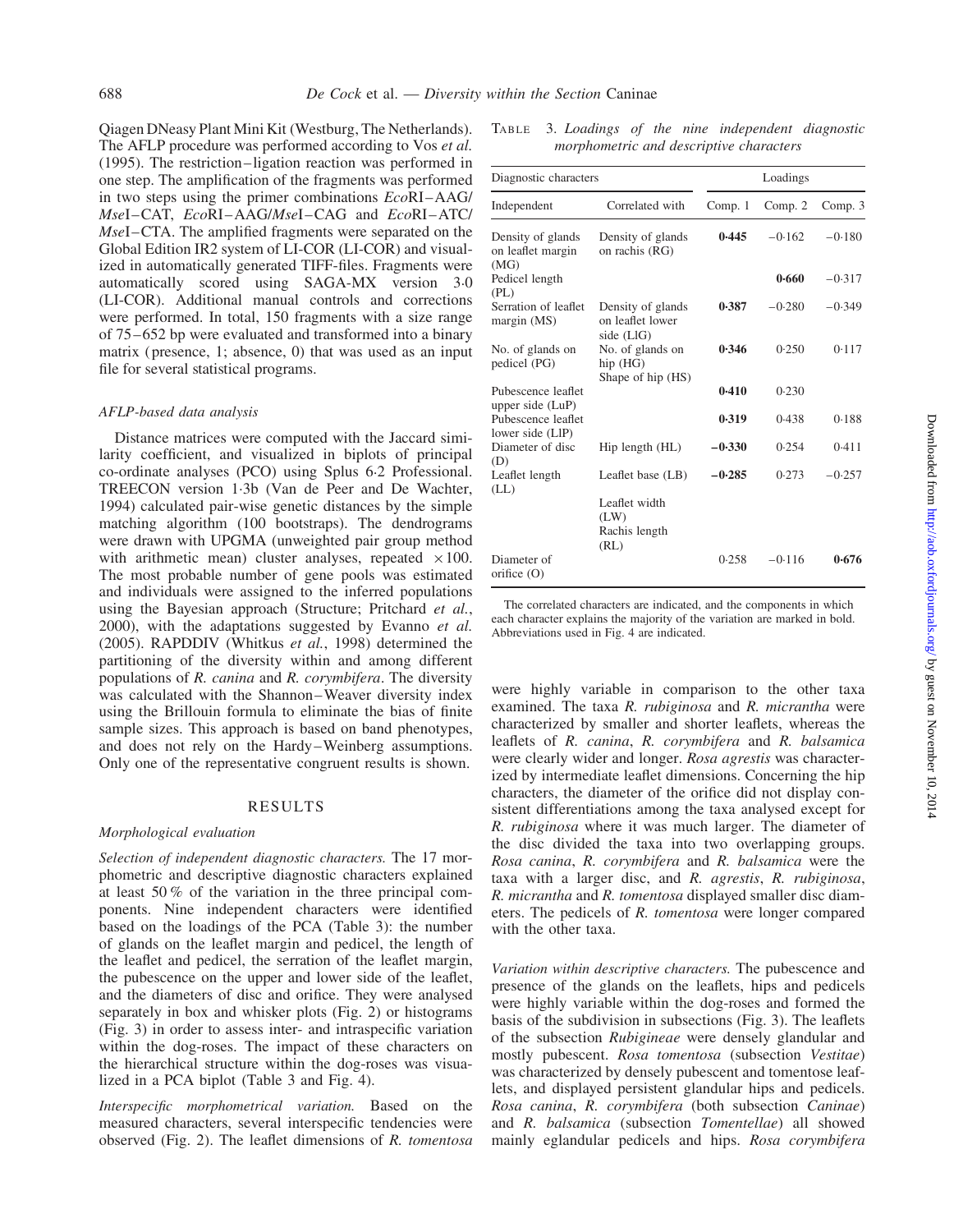

FIG. 2. Box- and whisker plots showing interspecific differentiation among the seven taxa of the section *Caninae* analysed for (A) leaflet length; (B) diameter of the orifice; (C) diameter of the disc; (D) pedicel length.

was characterized by eglandular rachides, leaflet margins and lower sides of the leaflet. For R. canina, they could be both eglandular or sparsely glandular. Glabrous and (irregular) uni- or biserrated (occasionally multiserrated) leaflets were typical for R. canina, whereas R. corymbifera had glabrous upper sides of the leaflet but the veins on the lower side were pubescent. The leaflets were (irregular) uniserrated. The rachides and leaflet margins of R. balsamica varied from sparsely to densely glandular and the veins at the lower side of the leaflet were moderately glandular. The upper sides of the leaflet were glabrous or sparsely pubescent, whereas the veins on the lower side were sparsely to moderately pubescent. The leaflet margins were mostly bi- to multiserrated or multiserrated.

Integration of diagnostic characters. In the PCA biplot that combined the four morphometric and five descriptive independent diagnostic characters, the taxa analysed grouped in three partly overlapping clusters (Fig. 4). The grouping reflected the taxonomical subsections. The subsection Rubigineae appeared as the most distinct group based on the pubescence on the leaflets, multiserrated and densely glandular leaflet margins, and the densely glandular rachides. Rosa rubiginosa displayed smaller leaflets and larger diameters of orifice compared with the other taxa analysed. The taxa of the subsection Rubigineae overlapped partly with R. balsamica (subsection Tomentellae) based on similar pubescence on the leaflets, presence of glands and serration of the leaflet margins (Fig. 4A). Rosa tomentosa of the subsection Vestitae displayed longer pedicels compared with the other dog-rose taxa and was characterized by densely pubescent or tomentose leaflets, strikingly glandular pedicels and hips (Fig. 4B). The taxa of the subsections Caninae and Tomentellae showed large overlap and formed a rather compact sphere. Yet, interspecific differentiation was present as each of these three taxa constituted the majority of the different parts of the sphere (Fig. 4C).

Intraspecific variation among pure and mixed populations. Tendencies towards intraspecific geographical differentiation were observed for several dog-rose taxa. A striking differentiation was observed between R. rubiginosa populations from the coastal region and the Maasvallei, situated about 250 km apart (Fig. 1). The coastal populations from the Westkust (WKU) consisted of over 60 R. rubiginosa shrubs and five R. canina or R. tomentosa shrubs. In contrast, the coastal population of Het Zwin (OKU) contained up to 100 R. canina and R. corymbifera individuals and about ten R. rubiginosa. Rosa micrantha was absent in the coastal region. At the Maasvallei, the population had a mixed presence with 19 R. rubiginosa, 11 R. micrantha, only four R. canina and one R. tomentosa. The R. rubiginosa of the Maasvallei population showed larger rachides and leaflets, and slightly smaller diameters of the orifice compared to those of the coastal populations (Fig. 5A, B). In addition, the R. micrantha individuals of the Maasvallei showed broader diameters of the orifice and disc (Fig. 5C, D), and the pedicels (data not shown) appeared to be shorter compared with their congeners from Brabants District Oost (BDO, with MV and BDO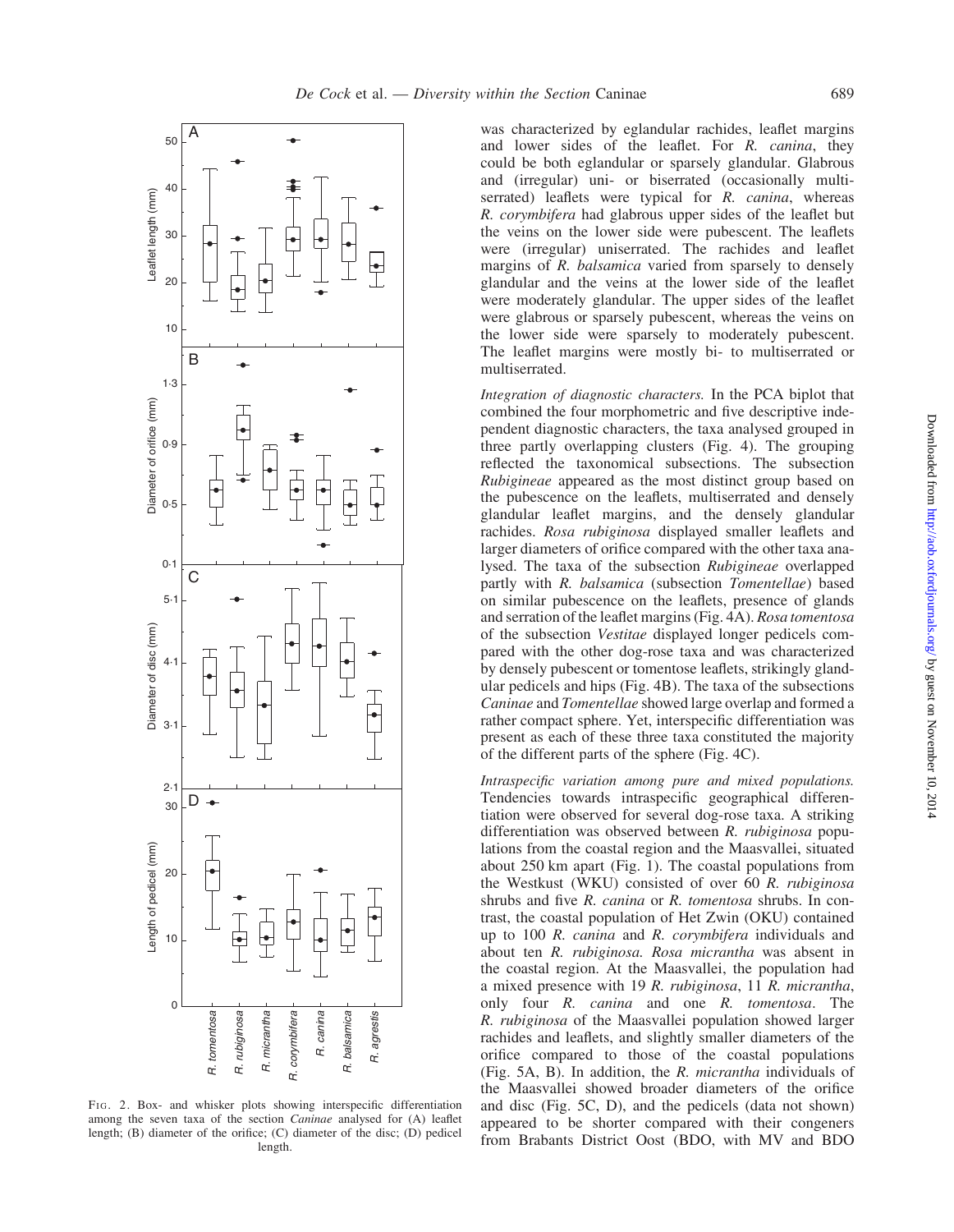

FIG. 3. Histograms showing interspecific differentiation among the seven taxa of the section *Caninae* studied for (A) pubescence of the leaflet lower side; (B) pubescence of the leaflet upper side; (C) serration of the leaflet margin; (D) glandular leaflet margin; (E) number of glands on half of the pedicel.

about 25 km apart) where R. rubiginosa is absent. The pedicels of R. rubiginosa Het Zwin (OKU) displayed a lower frequency in glands compared with their congeners at Maasvallei and Westkust (Fig. 6A). Similarly, the individuals at Het Zwin (OKU) that were morphologically defined as R. canina, R. corymbifera and R. balsamica, all showed a higher tendency to the presence of glands on

the leaflets or pedicels compared with their congeners of populations lacking Rubigineae (Fig. 6B –F).

### AFLP-based interspecific variation

Differentiation within the dog-roses. None of the applied approaches used to analyse the AFLP markers was able to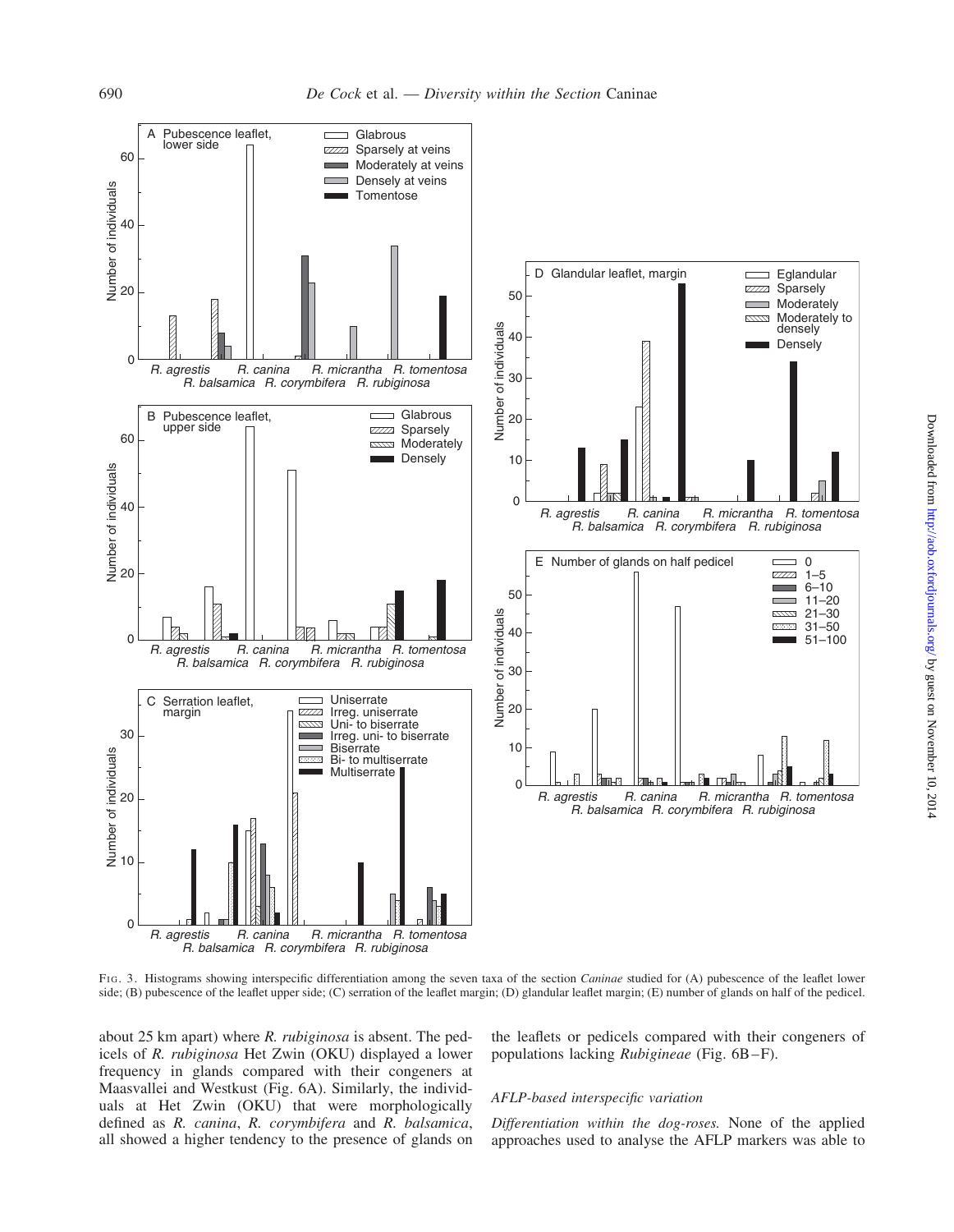

FIG. 4. Biplot of the principal components based on the nine independent morphological characters of: (A) the section Caninae, the cumulative percentages of the variation explained in the first three components (cum%) are 42, 58 and 70%; (B) the subsections Vestitae, Tomentellae and Caninae, with cum% of 36, 53 and 64%; (C) the subsections *Tomentellae* and *Caninae* with cum% of 25, 39 and 52%. The individuals are labelled as indicated and morphological characters according to Table 3. The ellipses indicate the subsections in (A) and (B); and the species in (C) according to Henker (2000).

support the subdivision of the dog-rose species into a few distinct and well-defined groups. For instance, the similarity coefficients within section Caninae equalled 66 %, whereas the similarity among the subsections Caninae and Tomentellae was 68 % (Table 4). However, intersectional differentiation was observed. The subsection Rubigineae was the most differentiated, and formed a well-defined subcluster (Fig. 7A). When the subsection Rubigineae was excluded from the data set, the subsection Vestitae showed a tendency to form a separate cluster (Fig. 7B). Finally, PCO analyses performed on the two remaining subsections Caninae and Tomentellae could not detect any interspecific AFLP-based differentiation (Fig. 7C).

#### AFLP-based variation in pure and mixed populations.

The different approaches used to analyse the AFLP polymorphisms indicated a remarkable higher similarity among morphologically different species all originating from the mixed growth site compared with the similarity among congeners sampled at other localities (Fig. 7D, Table 5). For instance, the similarity coefficient among the R. canina, R. corymbifera and R. balsamica of Het Zwin (OKU) varied between 79 % and 100 %, whereas the similarity among different R. canina populations ranged between 69 % and 77 %. The partitioning of the diversity was assessed by comparing the within- and among-population variation for the two most common taxa: R. canina and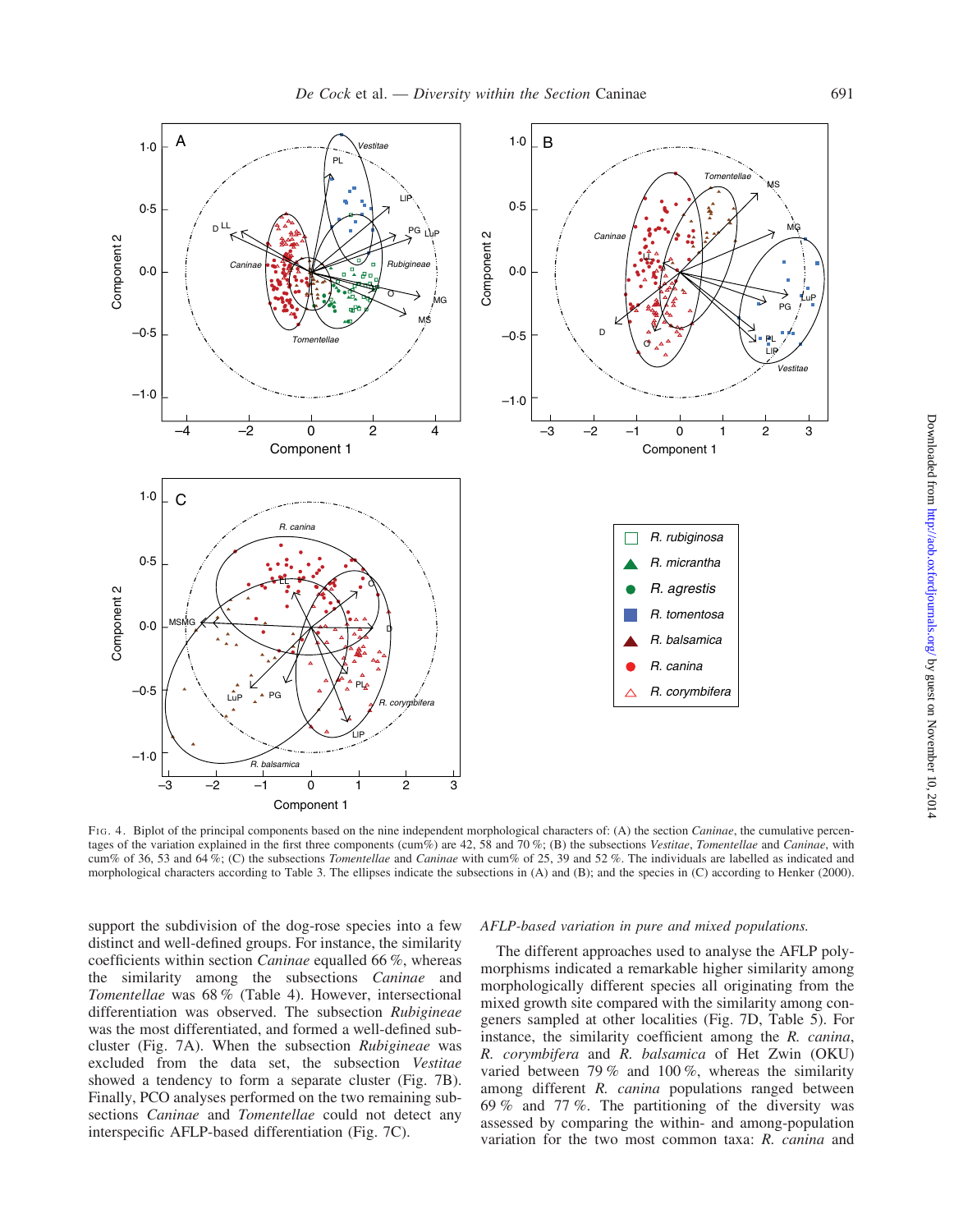

FIG. 5. Box and whisker plots showing the interpopulation differentiation within R. rubiginosa for: (A) rachis length and  $(B)$  diameter of orifice; and within R. micrantha for (C) diameter of orifice and (D) diameter of the disc. Abbreviations used are given in the legend to Fig. 1.

R. corymbifera (Table 6). The genetic variation  $(H<sub>s</sub>)$  within R. canina was higher when more localities were taken into account (Table 6A, bold). Little to no difference was observed within  $(H<sub>S</sub>)$  or among  $(D<sub>ST</sub>)$  R. canina or R. corymbifera sampled at the same locality. For instance, the within-differentiation of R. canina Het Zwin equalled that of R. corymbifera Het Zwin and R. corymbifera Heers  $(H<sub>S</sub> = 0.16$  for all populations; Table 6A, underlined). In addition, the differentiation between the two Het Zwin populations  $(D_{ST})$  was set on 0.18 (Table 6A). Comparing the partitioning of the differentiation among the two taxa sampled at five localities with the differentiation among the five localities, the genetic variation among the localities was clearly higher ( $D_{ST} = 0.34$ ) than the variation among the two taxa sampled at these localities  $(D_{ST} = 0.16;$  Table 6A, B, italics).

## DISCUSSION

The observed inter- and intraspecific variation in the dog-rose taxa is influenced by large phenotypic and genetic plasticity, the ability to hybridize, the unique polyploid chromosomal constitution, the heterogamous canina meiosis, and the predominantly matroclinal inheritance. The combination of these factors leads to a complex and ambiguous taxonomical hierarchy which is subject to discussion. The hierarchical structure of the dog-roses into three groups as proposed by Graham and Primavesi (1993) and Nilsson (1999) and supported by an extensive study of the morphometrical and genetic characters of wild individuals and the interspecific progeny (Nybom et al., 1996, 1997, 2004, 2006; Werlemark et al., 1999; Olsson et al., 2000; Werlemark and Nybom, 2001) was confirmed by the present morphological and AFLP-based analyses. However, the boundaries among the observed groups were vague and indicated the presence of intermediate morphological states and the hybridogenic character of the dog-roses.

Within the dog-roses, the subsection Rubigineae was the most differentiated in both the present morphological and AFLP-based analyses. This confirmed the results of the morphometrical study (Nybom et al., 1996), the RAPD (Olsson et al., 2000) and STMS analyses (Nybom et al., 2004) in which R. *rubiginosa* was used to represent the subsection Rubigineae. Similarly, the AFLP analysis of Koopman et al. (2008) describes the subsection Rubigineae as a derived and genetically defined group within the dog-roses. The interspecific differentiation may be due to one or more distinct non-Caninae parent(s) in the historical hybridization event leading to the origin of the subsection Rubigineae taxa. Most likely, this putative historical parental species passed on some distinct univalent-forming chromosomes. Alternatively, the bivalent-forming chromosomes may be less homologous compared with the other Caninae subsections; however, this should impose a barrier for the reproducibility of interspecific hybrids (Nybom et al., 2006). This barrier is in conflict with the observations of successful controlled interspecific crossings (e.g. Werlemark et al., 1999) and of spontaneous interspecific progeny (Graham and Primavesi, 1993; Feuerhahn and Spethmann, 1995) including a subsection Rubigineae parent. The fertility of the interspecific progeny depends on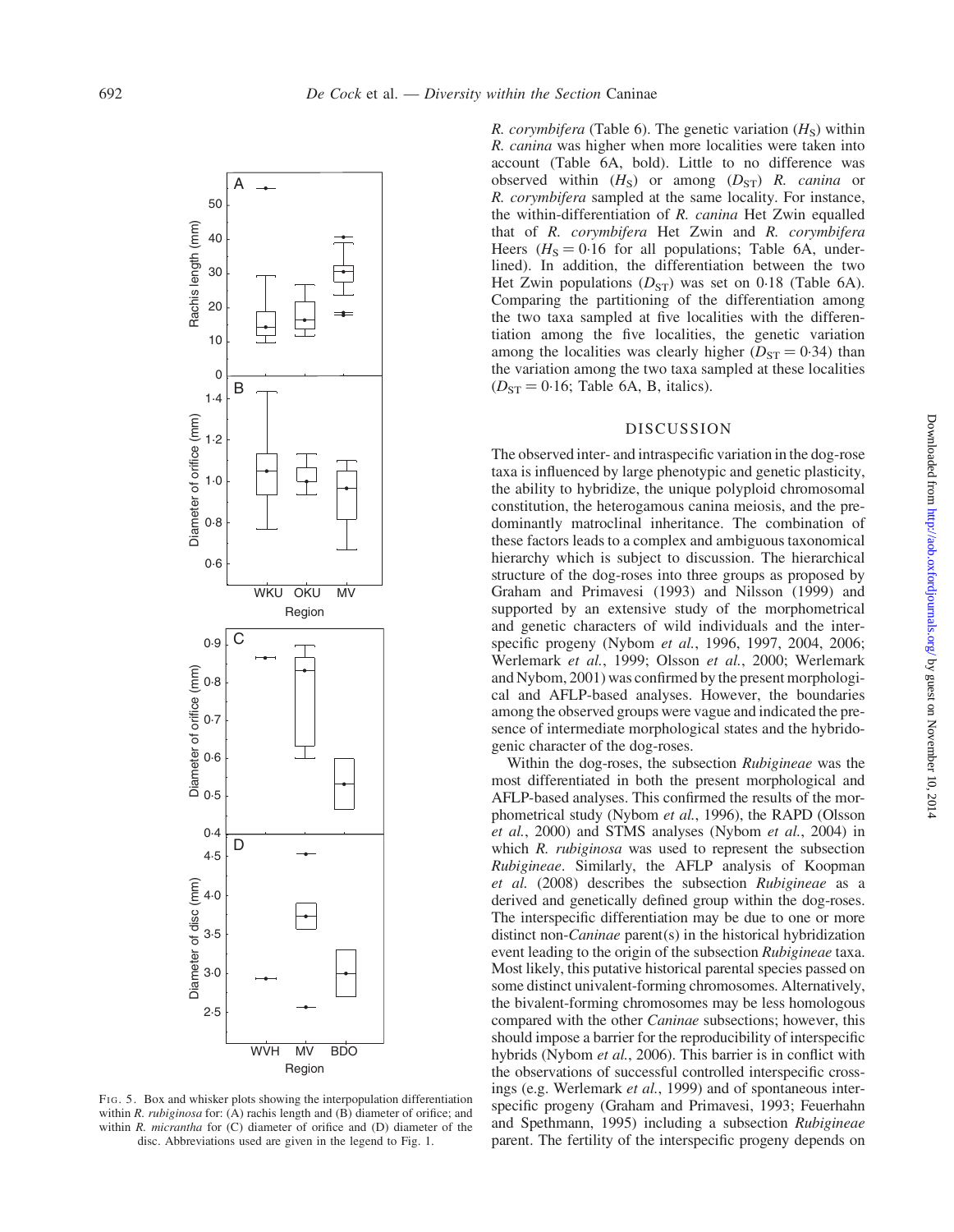

FIG. 6. Histograms showing the interpopulation differentiation within (A) R. rubiginosa for number of glands on half of the pedicel; R. balsamica for (B) density of glands on leaflet lower side, (C) glands on leaflet margin and (D) glands on rachis; and (E) within R. canina for glands on leaflet margin; and (F) R. corymbifera for number of glands on half of the pedicel. Abbreviations used are given in the legend to Fig. 1.

the homology of the bivalent-forming chromosomes of the parents (Nybom et al., 2006). Therefore, the differentiation of the Rubigineae is most likely caused by distinct univalentforming chromosome sets.

Excluding the most distinct subsection Rubigineae, a morphological and genetic differentiation of the subsection Vestitae with the subsections Tomentellae and Caninae was observed. The boundaries of this subdivision were more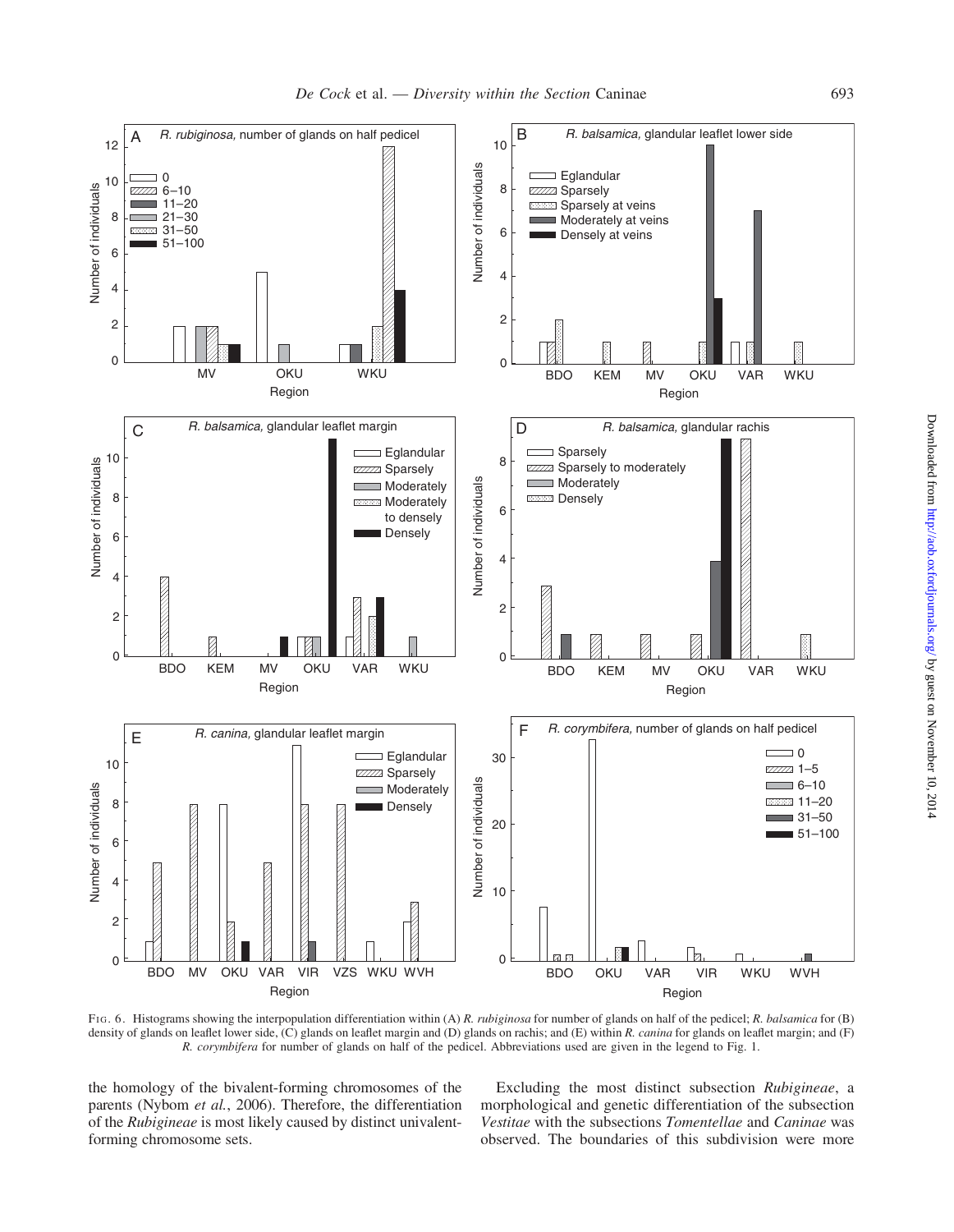TABLE 4. Mean Jaccard similarity coefficients calculated within and between the subsections of the section Caninae

|                    | Caninae | Rubigineae | Tomentellae | Vestitae |
|--------------------|---------|------------|-------------|----------|
| Caninae            | 0.66    |            |             |          |
| Rubigineae         | 0.63    | 0.71       |             |          |
| <b>Tomentellae</b> | 0.68    | 0.66       | 0.80        |          |
| Vestitae           | 0.67    | 0.65       | 0.70        | 0.79     |

vague compared with the differentiation of the subsection Rubigineae. Previous cpDNA analyses have divided the dog-roses into the odorant glandular taxa (cf. Rubigineae and Vestitae) and the eglandular or non-odorant glandular taxa (cf. subsections Caninae, Tomentellae; Wissemann and Ritz, 2005) supporting the assignment of the subsection

Vestitae to a separate cluster. Koopman et al. (2008) were not able to distinguish the subsection Vestitae from the subsections Caninae and Tomentellae in their phylogenetic analyses. Since they emphasize the phylogenetic relationships within the whole subgenus, their selected markers may not be sufficiently discriminatory at the lower taxonomical structures within the dog-roses.

In contrast to the classifications of Henker (2000) and Wissemann (2003), neither the present morphological nor the present AFLP-based approach was able to differentiate among the subsections Caninae and Tomentellae. In our morphological analyses, R. balsamica overlapped with the subsections *Caninae* and *Rubigineae*, which confirmed the morphological similarity of R. balsamica with both subsections as was mentioned by Wissemann (2000). The previously proven matroclinal inheritance of leaflet dimensions (Werlemark et al., 1999) and epicuticular wax structures



FIG. 7. Based on the AFLP data, PCO plots of the first two components of: (A) the section Caninae, based on 316 individuals, and cumulative percentage of three principal components (cum%) of 18, 28 and 37%; (B) the subsections Vestitae, Caninae and Tomentellae, based on 224 individuals, and cum% of 14 %, 25 % and 34 %; (C) the subsections *Caninae* and *Tomentellae* with indication of species; and (D) highlighting the individuals of the mixed population at Het Zwin (OKU), based on 177 individuals, and cum% of 14, 25 and 33 %. The species labels used are given in Fig. 4.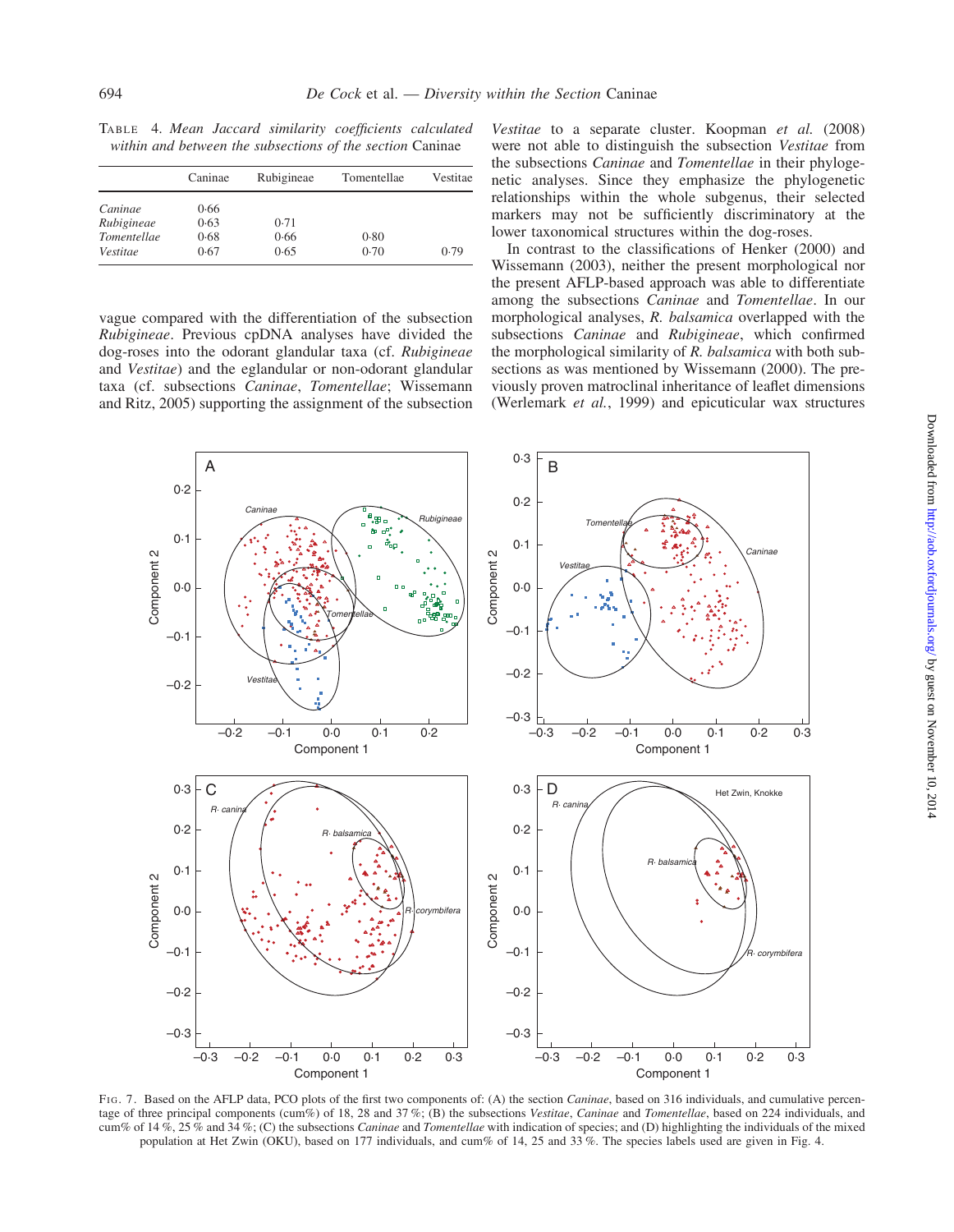|                | Region     | Locality   |      |           | R. canina | R. corymbifera |      | R. balsamica |      |      |
|----------------|------------|------------|------|-----------|-----------|----------------|------|--------------|------|------|
| Taxon          |            |            | DE   | <b>HE</b> | HO        | <b>VIR</b>     | ZW   | HE           | ZW   | ZW   |
| R. canina      | VZS        | DE         | 0.79 |           |           |                |      |              |      |      |
| R. canina      | <b>BDO</b> | HE         | 0.77 | 0.80      |           |                |      |              |      |      |
| R. canina      | MV         | HO         | 0.73 | 0.76      | 0.77      |                |      |              |      |      |
| R. canina      | VIR        | <b>VIR</b> | 0.70 | 0.71      | 0.69      | 0.78           |      |              |      |      |
| R. canina      | <b>OKU</b> | ZW         | 0.72 | 0.72      | 0.71      | 0.73           | 1.00 |              |      |      |
| R. corymbifera | <b>BDO</b> | HE         | 0.68 | 0.70      | 0.70      | 0.67           | 0.70 | 0.72         |      |      |
| R. corymbifera | OKU        | ZW         | 0.71 | 0.72      | 0.71      | 0.73           | 0.87 | 0.71         | 0.87 |      |
| R balsamica    | <b>OKU</b> | ZW         | 0.69 | 0.69      | 0.69      | 0.69           | 0.87 | 0.68         | 0.80 | 0.79 |

TABLE 5. Mean Jaccard similarity coefficients calculated within and between the populations of the subsections Caninae and Tomentellae sampled

Intraspecific (italics) and high interspecific (bold) similarity coefficients are indicated. Abbreviations used are given in the legend to Fig. 1.

TABLE 6. Results of RAPDDIV analyses: (A) the within and among taxa differentiation of the R. canina and R. corymbifera populations Het Zwin and Heers separately, and both mixed populations grouped with the R. canina populations Deinze, Hochter Bampd and Viroin; (B) the within and among locality differentiation of the five populations

|                |                                                              | (A) Within $(HS)$ and among $(DST)$ taxa differentiation<br>Localities (# PM) |                                                   |          |             |                          |     |             |          |  |
|----------------|--------------------------------------------------------------|-------------------------------------------------------------------------------|---------------------------------------------------|----------|-------------|--------------------------|-----|-------------|----------|--|
|                |                                                              | Het Zwin (48 PM)                                                              |                                                   |          |             | Heers $(103 \text{ PM})$ |     |             |          |  |
| Taxon          | Ind                                                          | $H_{\rm S}$                                                                   | $D_{ST}$                                          | Ind      | $H_{\rm S}$ | $D_{ST}$                 | Ind | $H_{\rm S}$ | $D_{ST}$ |  |
| R. canina      | 13                                                           | 0.16                                                                          |                                                   | 28       | 0.18        |                          | 126 | 0.21        |          |  |
| R. corymbifera | 16                                                           | 0.16                                                                          |                                                   | 30       | 0.16        |                          | 46  | 0.15        |          |  |
|                |                                                              |                                                                               | 0.18                                              |          |             | 0.17                     |     |             | 0.16     |  |
|                | (B) Within $(HS)$ and among $(DST)$ locality differentiation |                                                                               |                                                   |          |             |                          |     |             |          |  |
|                |                                                              |                                                                               | Taxa (# PM) R. canina and R. corymbifera (131 PM) |          |             |                          |     |             |          |  |
| Region         | Locality                                                     | Ind                                                                           | $H_{\rm S}$                                       | $D_{ST}$ |             |                          |     |             |          |  |
| OKU            | Het Zwin (ZW)                                                | 29                                                                            | 0.09                                              |          |             |                          |     |             |          |  |
| <b>VZS</b>     | Deinze (DE)                                                  | 27                                                                            | 0.13                                              |          |             |                          |     |             |          |  |
| <b>BDO</b>     | Heers (HE)                                                   | 58                                                                            | 0.16                                              |          |             |                          |     |             |          |  |
| MV             | Hochter Bampd (HO)                                           | 31                                                                            | 0.12                                              |          |             |                          |     |             |          |  |
| <b>VIR</b>     | Viroin (VIR)                                                 | 27                                                                            | 0.22                                              |          |             |                          |     |             |          |  |
|                |                                                              |                                                                               |                                                   | 0.34     |             |                          |     |             |          |  |

# PM, Number of polymorphic AFLP markers; Ind, number of individuals included; H<sub>S</sub>, diversity within taxon or locality. Variation among taxa or localities,  $D_{ST} = (H_T - \text{average } H_S)/H_T$ .

Genetic variation within different R. canina populations is marked in bold, variation within different R. corymbifera populations is underlined, and the differentiation among taxa and among localities is marked in italics.

Abbreviations used are given in the legend to Fig. 1.

(Wissemann, 2000) both indicate the historical influence of a subsection Caninae taxon in R. balsamica. Alternatively, the presence of glands on the leaflets may originate from a subsection Rubigineae ancestor. Additional PCA analyses restricted to the subsections Caninae and Tomentellae indicated that the pubescence and glands on the R. balsamica leaflets supplemented the observed variation in R. canina and R. corymbifera. In addition, it was not possible to observe any intersubsectional or -specific AFLP-based differentiation for the analysed taxa of these two subsections. Moreover, the observed similarity among R. canina, R. corymbifera and R. balsamica equalled the similarity within each of these three taxa. Consequently, it was assumed that these taxa share highly related univalentforming chromosome sets. The strong similarity of R. balsamica with the subsection Caninae has already been indicated by independent research methods and tools such as the chemical composition of the epicuticular waxes (Wissemann, 2000), nrITS-sequences and cpDNA analyses (Wissemann and Ritz, 2005). Until now, no indications were found that support the subdivision of R. balsamica from the subsection Caninae taxa.

Even within the small geographical area of Belgium, intraspecific geographic variation was observed among populations that indicate past or present-day hybridization. The values of the well-defined morphometric speciesspecific characters of R. *rubiginosa* from the coastal populations are congruent with those described in literature.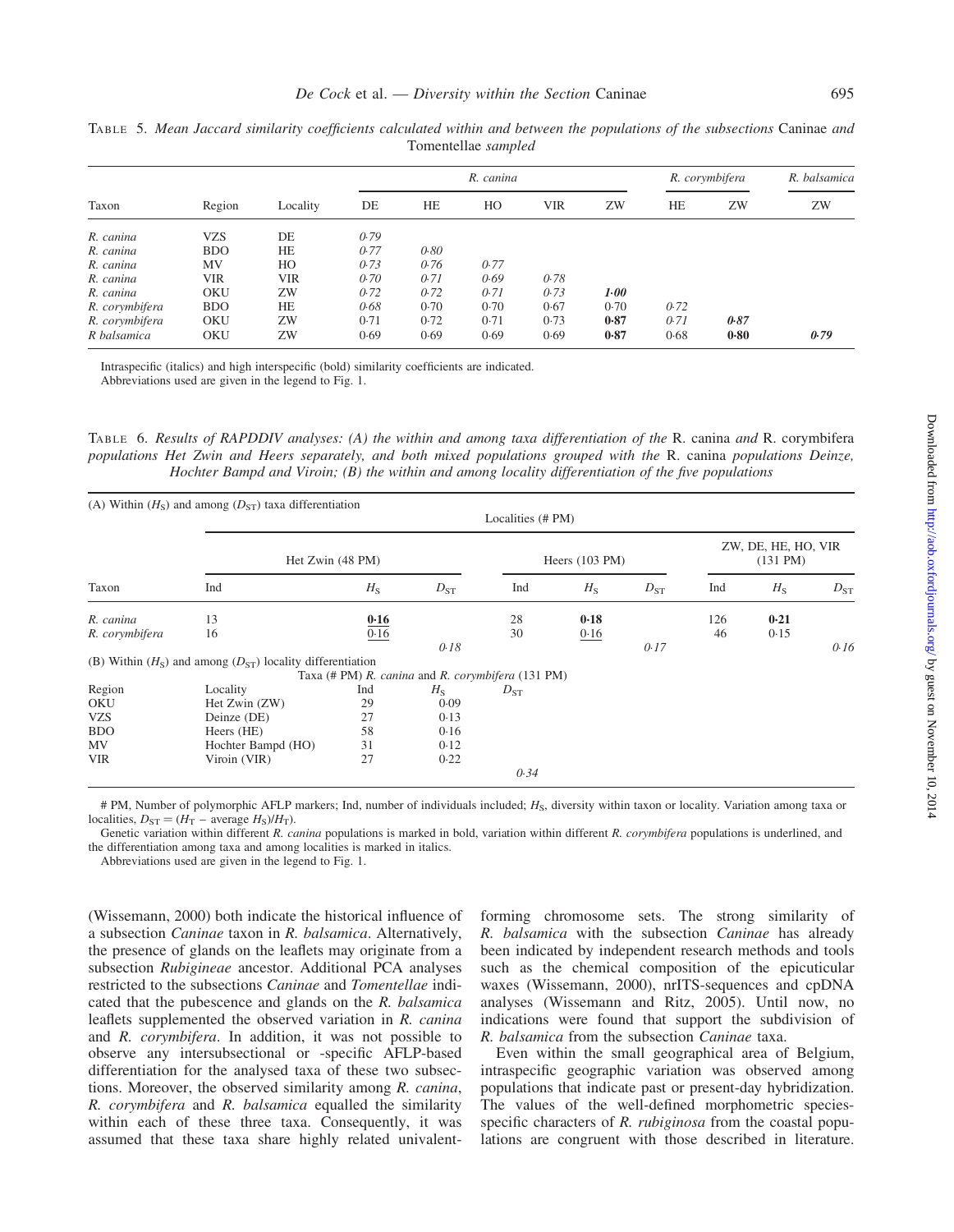In the mixed R. *rubiginosa–R. micrantha* population of the Maasvallei, intermediate values between those of the parental species have been observed. The orifice diameter is described as  $>1$  mm for R. *rubiginosa*, whereas it is  $\leq$ 1 mm for R. micrantha (Henker, 2000). Rosa rubiginosa sampled at the mixed Maasvallei-population displayed smaller diameters compared with the literature and to the congeners of the putative pure populations; whereas for R. micrantha, larger diameters were observed. Also for the rachis length of R. rubiginosa and the disc diameter of R. micrantha intermediate values were measured. Within the taxa R. canina, R. corymbifera and R. balsamica, intraspecific geographical variations were observed at the morphological level. The individuals of the mixed population Het Zwin all displayed a higher frequency of glandular leaflets compared to their congeners sampled at the other localities. This may indicate the past hybridization influence of R. rubiginosa. In addition, R. rubiginosa in Het Zwin (OKU) displayed fewer glands on both hips and pedicels compared with their congeners in Maasvallei. Moreover, the morphological intraspecific variation observed in R. canina, R. corymbifera and R. balsamica was supported by the higher genetic similarity among morphologically different taxa that were sampled at the same locality, compared with the similarity among congeners sampled at localities with a different composition of taxa. In other words, the genetic structure of these individuals reflected the common growth site instead of the taxonomical position. It can be hypothesized that past introgression events (interspecific hybridizations and backcrossing) in a mixed population such as Het Zwin resulted in more similar genetic constitutions and that genes responsible for the morphological differentiation between the taxa are limited and not highlighted with the applied molecular techniques. This may indicate that the differentiation among these taxa is a relative young phenomenon and is still in progress.

In conclusion, the taxa and subsections of the dog-roses are distinguishable by a set of well-defined morphological characters. However, the large and consistent overlap of the morphologically defined groups indicates the occurrence of intersubsectional and -specific hybridization that results in a combination of intermediate, transgressive and species-specific characters. In addition, these morphologically separable taxa are only to a certain extent distinguishable using routinely applied molecular-marker techniques. The allopolyploid origin of the non-recombining univalentforming chromosomes can be responsible for the variable genetic similarities among the taxa. Even more, when different closely related dog-rose species are present at the same growth site, the genetic structure may show more differentiation between localities than between taxa. From an evolutionary point of view, the canina meiotic system has probably developed fairly recently (Lim et al., 2005), supporting the idea that the dog-roses are rather young (Atienza *et al.*, 2005). Consequently, the intersubsectional boundaries are still being created, or are disappearing. Possibly, the partly apomictic character of the canina genome hampers quick evolutionary species formations and prevents the large-scale species differentiation in the dog-roses.

## ACKNOWLEDGEMENTS

We are grateful to M. Vanloosveldt for his help with the morphological analyses, L. Verschaeve for assistance with the AFLP analyses, and P. Quataert and P. Verschelde for their statistical support. The research was funded by the Agency of Nature and Forest of the Flemish Government (B&G/19/2001).

#### LITERATURE CITED

- Atienza SG, Torres AM, Millan T, Cubero JI. 2005. Genetic diversity in rose as revealed by RAPDs. Agriculturae Conspectus Scientificus 70: 75–85.
- Blackburn KB, Heslop-Harrison JW. 1921. The status of the British rose forms as determined by their cytological behaviour. Annals of Botany 35: 159– 188.
- De Cock K. 2008. Genetic diversity of wild roses (Rosa spp.) in Europe, with an in-depth morphological study of Flemish populations. PhD Thesis, Ghent University, Belgium.
- De Cock K, Vander Mijnsbrugge K, Quataert P, Breyne P, Van Huylenbroeck J, Van Slycken J, et al. 2007. A morphological study of autochthonous roses (Rosa, Rosaceae) in Flanders. Acta Horticulturae 751: 305–312.
- Evanno G, Regnaut S, Goudet J. 2005. Detecting the number of clusters of individuals using the software STRUCTURE: a simulation study. Molecular Ecology 14: 2611-2620.
- Feuerhahn B, Spethmann W. 1995. Kreuzungen bei Wildrosenarten. Gehölzforschung 3. Hannover.
- Graham GG, Primavesi AL. 1993. Roses of Great Britain and Ireland. BSBI Handbook No. 7. London: Botanical Society of the British Isles.
- Henker H. 2000. Rosa. In: Conert EI, Jäger J, Kadereit J, Schultze-Motel W, Wagenitz G, Weber HE, eds, Hegi G: Illustrierte Flora von Mitteleuropa, Bd. IV/2C, Lfg. A (Weber HE, ed.). Berlin: Parey,  $1 - 108$ .
- Henker H, Schulze G. 1993. Die Wildrosen des norddeutschen Tieflandes. Gleditschia 21: 3–22.
- Koopman WJM, Vosman B, Sabatino GJH, Visser D, Van Huylenbroeck J, De Riek J, et al. 2008. AFLP markers as a tool to reconstruct complex relationships in the genus Rosa (Rosaceae). American Journal of Botany 95: 353– 366.
- Kurtto A, Lampinen R, Junikka L, eds. 2004. Atlas Florae Europaeae. Distribution of vascular plants in Europe. 13. Rosaceae (Spiraea to Fragaria, excl. Rubus). Helsinki: Committee for Mapping the Flora of Europe & Societas Biologica Fennica Vanamo.
- Lim KY, Werlemark G, Matyasek R, Bringloe JB, Sieber V, El Mokadem H, et al. 2005. Evolutionary implications of permanent odd polyploidy in the stable sexual pentaploid of Rosa canina L. Heredity 94: 501-508.
- Nilsson O. 1999. Wild roses in Norden: taxonomic discussion. Acta Botanica Fennica 162: 169–173.
- Nybom H, Olsson A, Werlemark G. 1996. Morphometric variation in Nordic dogroses (Rosa sect. Caninae, Rosaceae). Acta Universitatis Upsaliensis Symbolae Botanicae Upsalienses 31(3): 59-68.
- Nybom H, Carlson-Nilsson U, Werlemark G, Uggla M. 1997. Different levels of morphometric variation in three heterogamous dogrose species (Rosa sect. Caninae, Rosaceae). Plant Systematics and Evolution 204: 207– 224.
- Nybom H, Esselink GD, Werlemark G, Vosman B. 2004. Microsatellite DNA marker inheritance indicates preferential pairing between two highly homologous genomes in polyploid and hemisexual dogroses, Rosa L. Sect. Caninae DC. Heredity 92: 139-150.
- Nybom H, Esselink GD, Werlemark G, Leus L, Vosman B. 2006. Unique genomic configuration revealed by microsatellite DNA in polyploid dogroses, Rosa sect. Caninae. Journal of Evolutionary Biology 19: 635–648.
- Olsson A, Nybom H, Prentice HC. 2000. Relationships between Nordic dogroses (Rosa L. sect. Caninae, Rosaceae) assessed by RAPDs and Elliptic Fourier analysis of leaflet shape. Systematic Botany 25: 511–521.